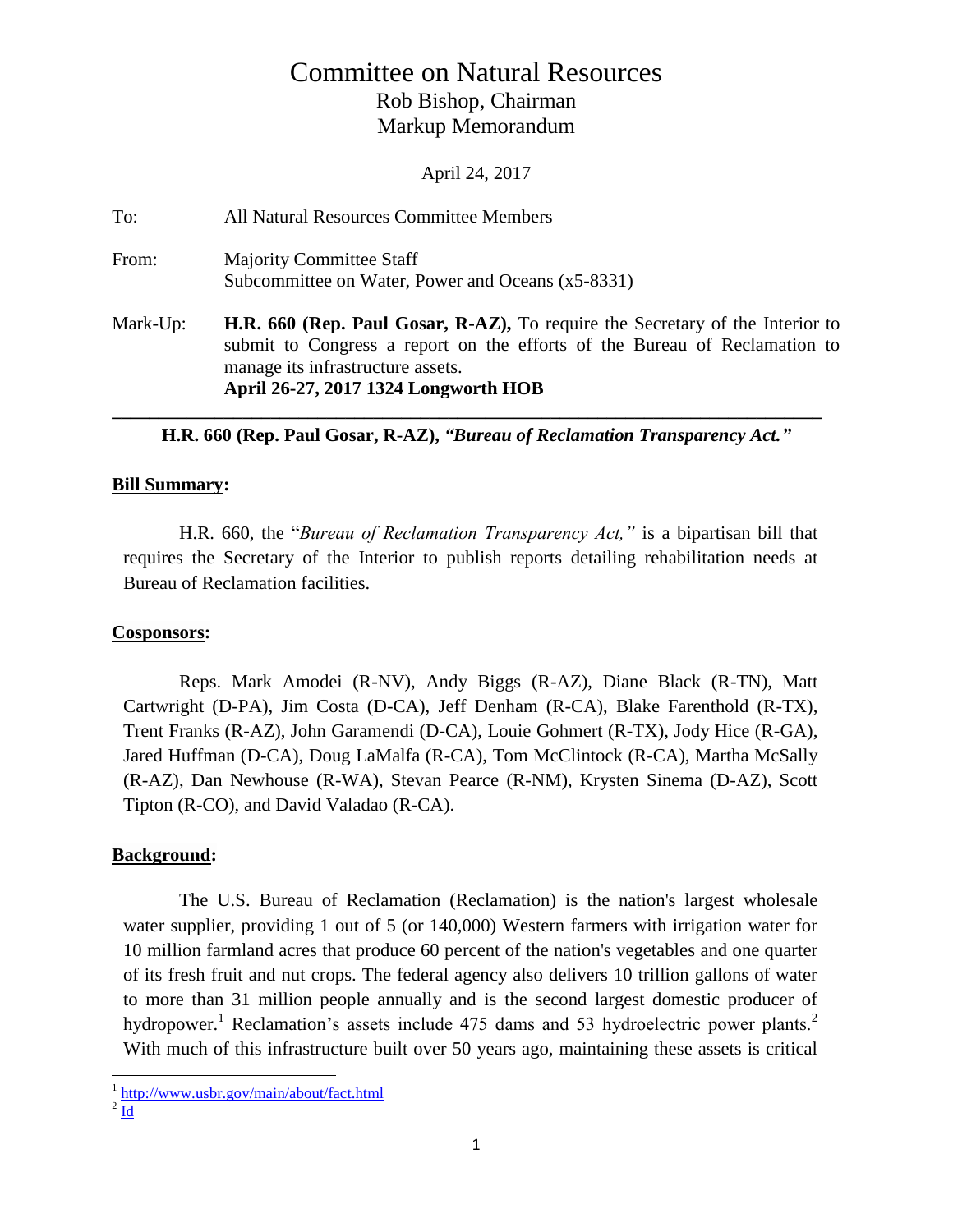for safety and economic security. Despite this need, some believe that Reclamation has not been transparent in providing the extent of its maintenance backlog. As an example, U.S. Senator John Barrasso (R-WY) made the following remarks during a 2014 Senate Water and Power Subcommittee hearing on this issue:

*"I am very concerned that the Interior Department and its leadership have been*  less than forthcoming about the depth and scope of this problem....I still have not *been able to get the information as to how these figures have been constructed, nor have I been able to get a complete written list of the complete maintenance backlog for my home state of Wyoming."<sup>3</sup>* 

Reclamation operates a Facility Maintenance and Rehabilitation Program that identifies the needs of both its "transferred works" – infrastructure owned by Reclamation but operated and maintained by local project sponsors – and its "reserved works" – projects owned and operated and maintained solely by Reclamation. However, such reviews are not typically made public and exclude project specific needs, even though other federal agencies provide such detail.<sup>4</sup> As an example, a Congressional Research Service policy analyst stated:

*"…some agencies, such as the Environmental Protection Agency and the Department of Transportation, publish "need assessments" that include project level estimates for needed repairs and upgrades…the availability of estimates for individual Reclamation facilities varies, and they are generally not compiled or regularly updated in a centralized, public record."<sup>5</sup>*

H.R. 660 requires Reclamation to compile an Infrastructure Needs Assessment Report every two years as part of its existing Asset Management Plan reporting process. In response to the aforementioned criticism and prior legislation, Reclamation is making efforts to be more transparent on its infrastructure. An identical bill (H.R. 1107) passed the House Natural Resources Committee in the 114<sup>th</sup> Congress without objection.

## **Major Provisions/Analysis of H.R. 660:**

*Section 4* directs the Interior Secretary (Secretary) to submit a report on Reclamation's reserved works. The report shall include a detailed assessment of major repair and rehabilitation needs, with a cost estimate for completion of each item and a

<sup>&</sup>lt;sup>3</sup> Statement by U.S. Senator John Barrasso, Senate Committee on Energy and Mineral Resources, 113<sup>th</sup> Cong., Legislative Hearing on S. 1800, Feb. 27, 2014

<sup>&</sup>lt;sup>4</sup> Submitted testimony by Mr. Charles V. Stern, Specialist in Natural Resources Policy for the Congressional Research Service, Senate Committee on Energy and Natural Resources, 114<sup>th</sup> Cong., Legislative Hearing on S. 593, June 18, 2015, p. 2

 $^5$  <u>Id</u>.